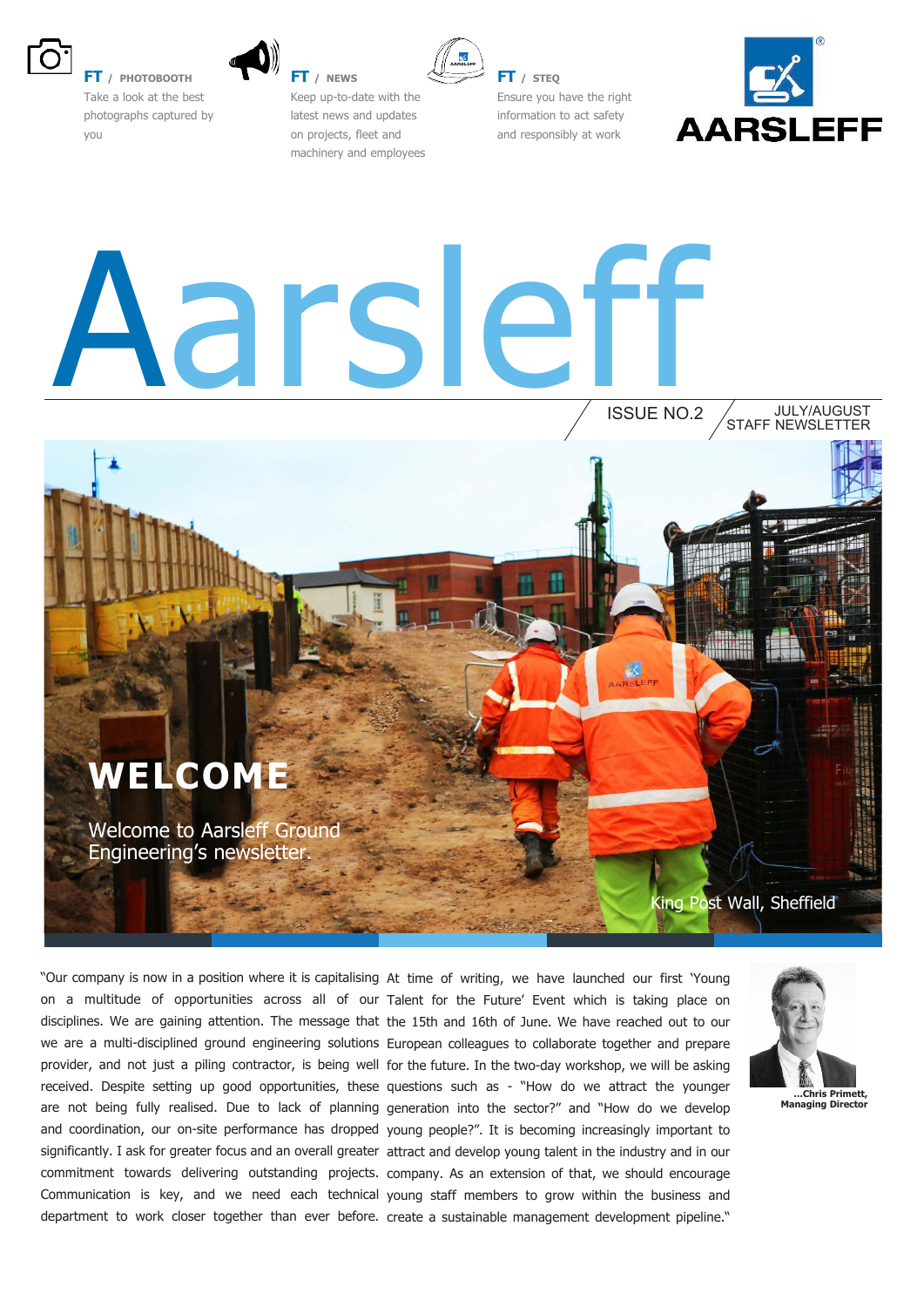# Photobooth

Each issue we ask you to send in your Aarsleff pictures on-site or at home and the best of these are then published in here. If you'd like to be featured, grab your camera and get snapping!

#### **Send your best photos to:** jessicabanham@aarsleff.co.uk





Copley Bridge, Halifax - Photo by Jim Wilson





Blackpool - Neil Humberstone **Prudhoe - Jane Turner** 



Shipston- Benjamin McCartney



#### **New Giken Silent Piler ECO 700S**

Aarsleff has invested in a state of the art Giken Silent Piler ECO 700S. If noise and vibration levels generated are a potential problem, or where the project is governed by environmental constraints or tight access to the site, sheet pile installation and extraction using silent and vibration-free equipment is a solution we can now offer wth the Giken.





The Silent Piler is a piling rig for hydraulic pressing-in of sheet piles. The rig consists of the actual machine, a power pack and a reation stand. The Silent Piler is designed for pressing-in of various kind of sheets piles of the U and Z type. It is also equipped with electronic recording of various data during the piling process. Data is recorded by computer integrated into the machine, and data can subsequently be transferred to a PDF file.

#### **CHARITY CORNER**

Our Ofice Manager and Administration Assistant both raised valuable money and awareness for St Barnabas Lincolnshire Hospice by walking 10K across Lincoln as part of the charity organisation's moonlightwalk!



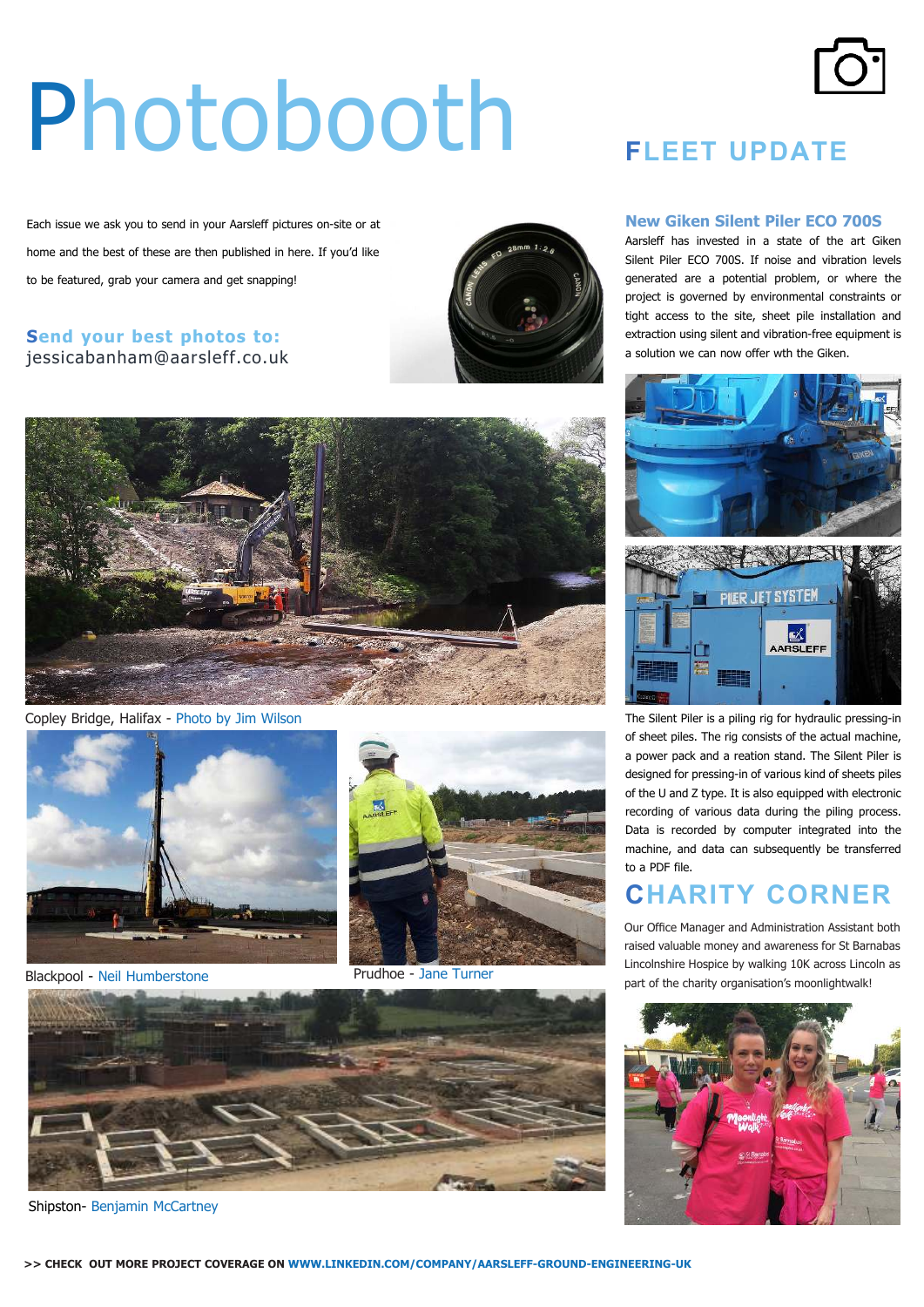## STEQ SPACE





#### **SAFETY. TRAINING ENVIRONMENT QUALITY**

Well done to everyone. Whilst we have suffered a few minor injury accidents, we/you/ everyone has worked over 3 month without a single 'lost time accident' anywhere in the business. Considering how busy we are and the high risk activities we are involved with this is a great achievement which we should be proud of. It shows we can all work safely and go home safely. Let's keep this up. We have however suffered a non-injury Dangerous Occurrence when one of our mini rigs overturned when it was operated in an unstable position. The investigation is being finalised with the rig manufacturer and lessons learnt will soon be communicated around the business. Attention from STEQ is currently focusing on improving our performance in our ground engineering department. Simon Jackson has been seconded there to improve our approach and planning of projects with the outcome being a safe and efficient project delivery. The

format of STEQ communication within the business is changing in that STEQ matters are now discussed directly within the relevant discipline team meetings. A new Supervisor meeting has been established looking at the practical aspects of our activities and implementing solutions. Everyone should also have received notification of our intention to establish a Work Safe Committee, formed of representatives from all areas of the business. This is your chance to influence H&S in a positive way. If you are interested then please put your name forward and contact one of the STEQ team. It is expected this new structure and more direct focus on STEQ matters relevant to the disciplines will further drive improvements in our performance. It is planned in the near future to have a health and safety campaign focusing specifically on key health and safety risks within the business, that appear to crop up on a regular basis i.e. working platforms, working at height, lifting operations, handling steel tubes and exposure to dust & oil storage. This will take place over a period of a few weeks with each week targeting a topic area.

**…Robert Speakman, STEQ Manager**

**"** pier<br><mark>,</mark> **Let work together to so that we can be safer, happier and healthier at work, at home and at play.**

### AarSTAR of the month

The 'Star of the Month' feature is to celebrate members of our company who have gone above and beyond expectations and deserve to be recognised and thanked for their achievements. They may have demonstrated exceptional health and safety practise on site for example, shown great leadership skills or simply worked hard to achieve exceptional results.



### This month we would like to congratulate ... **Adriano Gismondi**

Simon Jackson, our Safety Training Environment and Quality Advisor, has nominated Adriano as our 'Star of the Month'. Simon comments: "I am working closely with the Geotechnical side of the company at the moment and we certainly have some challenges. Adriano Gismondi has worked with me over the past couple of weeks and has, I believe really taken on board the elements of our new site file and the safety issues that have arisen. Adriano has faced the challenges and I believe taken the right decisions in the face of adversity. We attended a project in Brighton recently where we actually made the decision to walk away and try again, because the Drilling rig was not the right equipment for us to succeed. He also installed some self-drilling piles in a building in Bristol which had challenges that he and his team overcame". Well done Adriano!

a building in Bristol which had challenges that he and his team overcame".<br>
Well done Adriano!<br> **If you would like to commend a member of** staff for our next newsletter please send through your nomination and the reasons why to jessicabanham@aarsleff.co.uk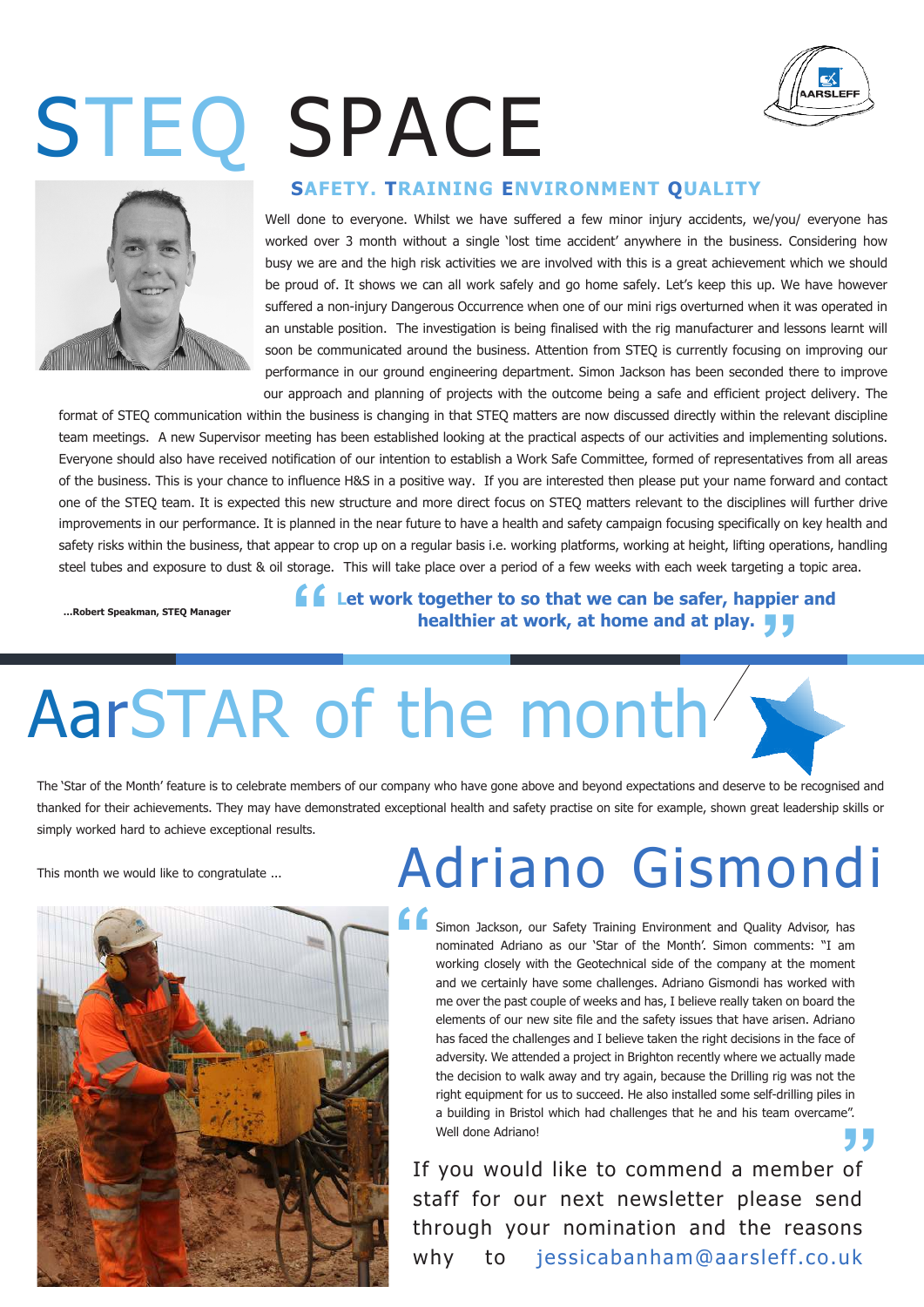# Reflecting on...

organisation which has good practise is an organisation characterised by job satisfaction and development - on all levels" **" ""** An

### Good Practise

A best practice is a method or technique that has been generally accepted as superior to any alternatives because it produces results that are greater to those achieved by other means, or because it has become a standard way of doing things. It is quite simple to employ good practise. We just have to change a few of the employees' habits and the habits at the office and on the construction site. We can look at our failings in a positive way. What have we learnt? How can we improve planning on site? Why did this go wrong? An organisation which has good practise across Health and Safety, Engineering, and Cost Control for example, is an organisation characterised by job satisfaction and development - on all levels. Most times, during any project, there are problems with project control and record keeping, and this originates because of poor compliance with best practise and lack of tools for reporting on projects. By complying with established practices, we will ensure good bottom line results and high activity - something the Aarsleff client likes. A current practise is not always best practise however and we should always be looking at ways to improve or innovate.



#### ...**Kevin Hague, General Manager**

HR

It's been a great couple of months for our young talent. Our IT apprentice Dayle Lucas received an Apprentice Award at the Rotary Club of Newark ceremony on the 19th of June. Dayle, who joined us in early March, received a framed Rotary Certificate and a cheque for £50. Well done Dayle! Following on from last months newsletter, we kicked off the first Young Talent of the Future event which took place over two days comprising team building exercises, group presentations and leadership talks. It gave



our selected delegates the chance to get to know other representatives from our European colleagues. The event was very successful and we are currently looking at the feedback to see how we can best move forward. **...Heather Jones, Business & HR Manager** 



### IT and Network

In the second week of June we installed the final replacement server of the recent upgrade program. Just prior to that we installed the latest version of our Prospectsoft CRM software. With these installed we will now be able to start to take full advantage of the various systems we have been putting in place for the last six months. First up, we will be rolling out access to the Office 365 Portal which will allow you to check your email and use various Office Programs on any computer. We will also be catching up with many of the smaller issues we have been having, and I thank you all for your patience while we have been dealing with these larger projects.

**...Simon Pick, Network Supervisor** 

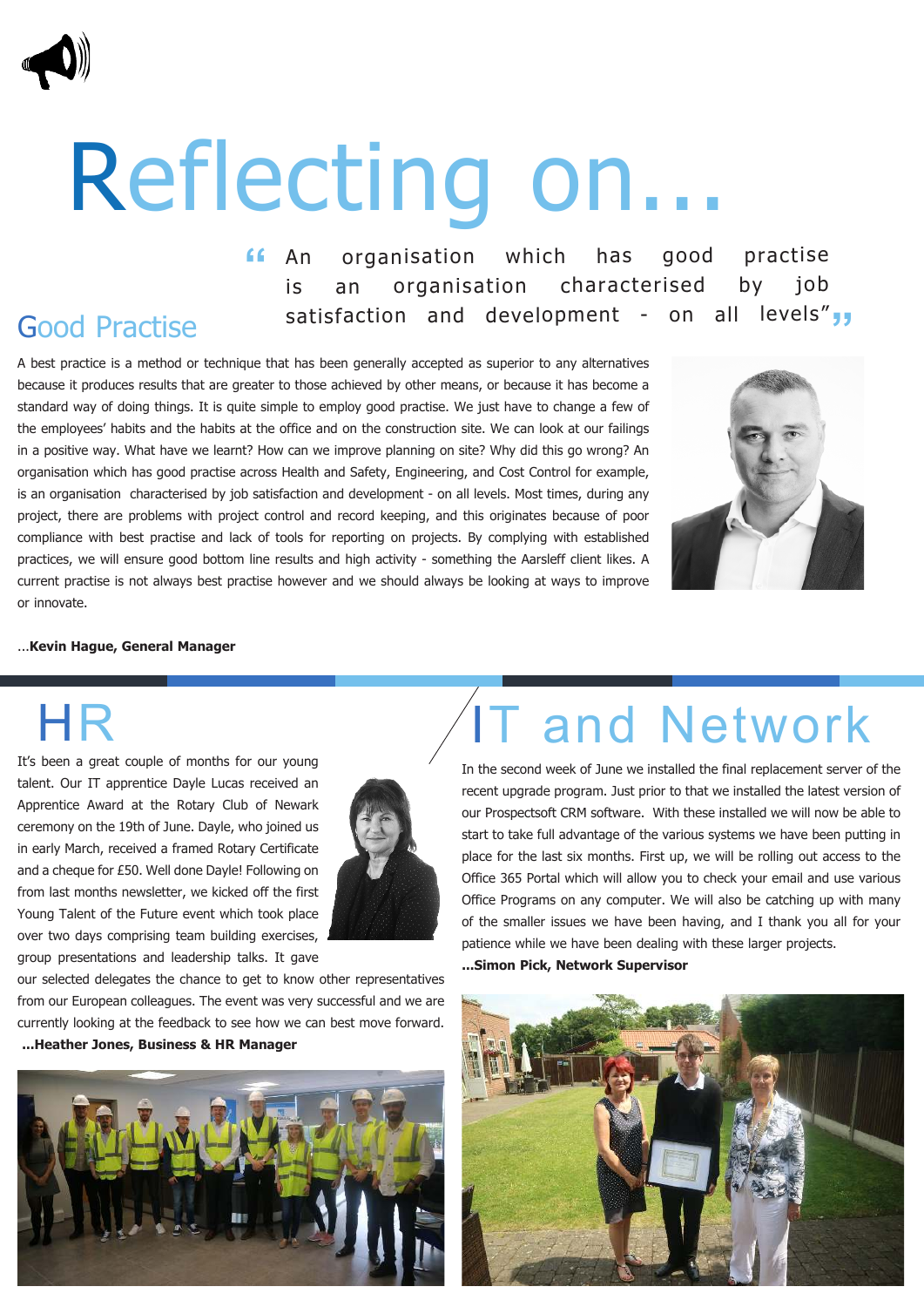### Spotlight on BD

**The holiday season is now well with us. Although this gives a traditional slowing down in enquiry numbers for new schemes, it does give the business development team a clear focus on gaining direct client contact and relationship management, to ensure we see all works that are available to all of our business streams.**

Our business development team consists of Jane Turner covering the Northern Area & myself covering the Southern Area. We are both tasked to find the clients and find the new start sites.

It is key that we understand where the new start sites are happening around the country. It may seem like a mammoth task and it is, but if all of our team communicate back any schemes they know about we can target that area or that contractor. The future pipeline for the business is healthy at the moment but we must stay focussed and continually educate our clients as to how fantastic our organisation is.

Our business development team are proud of the schemes Aarsleff have delivered over the last couple of years and communicate this daily to our clients and the industry.

The schemes we have delivered over the last couple of years and our growth levels have been fantastic. It is a joy to educate our clients to our working practices and culture. The Aarsleff brand is an easy sell and our clients are extremely impressed by the range of services we now have within the UK with the addition of the Geotechnical department and the re-energising of our sheet piling department.



**... Kevin Doyle, Head of Preconstruction** 

**If anyone has a key contact name or knows of an upcoming scheme that you feel may be of interest please contact Kevin or Jane directly (kevindoyle@ aarsleff.co.uk;janeturner@aarsleff.co.uk)**



 The Aarsleff brand is an easy sell and our clients are **" "** extremely impressed by the range of services we now have"

### Ground Beam Factory opens in Tuxford





Aarsleff's sister company Centrum Pile Ltd has extended its production capacity for precast ground beams by opening an additional facility at Tuxford! This is to allow for an increased manufacturing output and reflects the continuous growth of Centrum Pile as a company. The team managed to produce 160 metres of ground beam in its first week with just one crane! Very impressive.